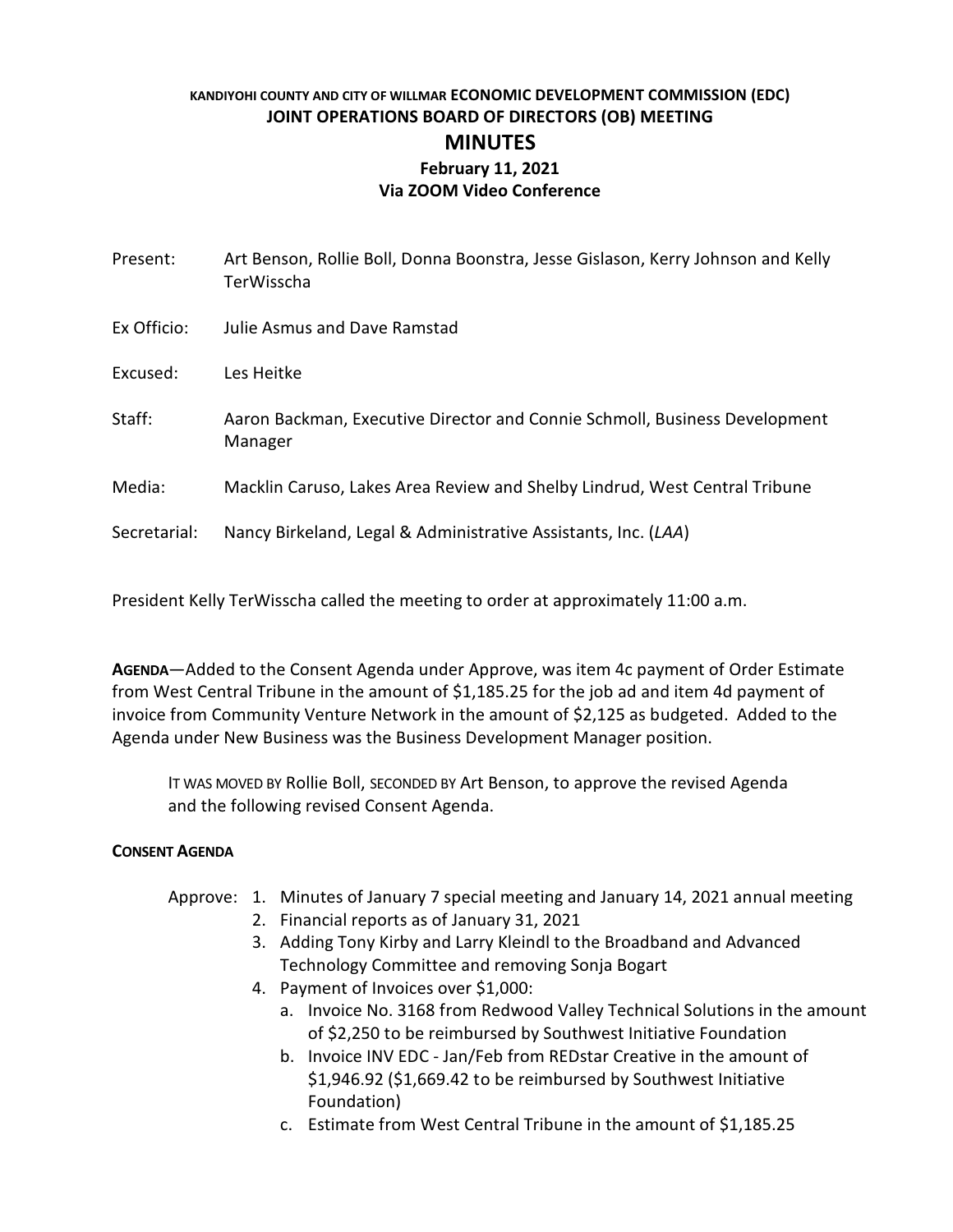d. Invoice from Community Venture Network in the amount of \$2,125 as budgeted

# Accept: Committee/Subcommittee Minutes

- 1. Agriculture and Renewable Energy Development 12/17/2020
- 2. Industrial Hemp Exploratory Subcommittee 11/9/2020
- 3. Broadband and Advanced Technology 1/4/2021
- 4. Business Retention and Expansion/Recruitment 1/8/2021

MOTION CARRIED.

### **UNFINISHED BUSINESS**

**Update on COVID-19 Response.** Aaron Backman reported 68 applications were received for the Minnesota Pandemic Relief (MPR) Grant Program with 34 being approved and paid for a total of \$555,000. This week the Finance Committee approved another six applications for a total of \$104,5000, which will be presented to the County Board of Commissioners next Tuesday. Next week, the committee will consider a number of Tier III applications from businesses and nonprofits. A majority of the grant funds will be committed after next week. The state has provided direct assistance to convention centers and movie theaters. The EDC worked with the two movie theaters in Kandiyohi County to apply for state funds directly. Connie Schmoll reported the tourism-related businesses were affected by the pandemic; all lodging facilities and R J Tours received grants from the EDC.

**Purchase of Ridgewater College Surplus Property.** Backman reported the Joint Powers Board approved moving ahead with the purchase of the property from Ridgewater College. The EDC's attorney has reviewed the Purchase Agreement. The state has signed the Purchase Agreement and Backman will sign it today. The closing will be held February 16, 2021. Backman has had early-stage conversations with developers.

**Boards' Planning Session.** Backman reported the Joint Powers Board agreed to hold a one-year focused planning session and approved the agreement with Achieve TFC/Cheryl Glaeser. The planning session will be held sometime in April.

**Election of 2021 Officers.** Backman informed the board that Kerry Johnson was formally approved by the Willmar Municipal Utilities Commission (MUC), however, her replacement on this board will not be appointed until after the April Joint Powers Board meeting. Johnson stated today is her last board meeting, but she will remain on the EDC's Finance Committee.

IT WAS MOVED BY Donna Boonstra, SECONDED BY Kerry Johnson, to elect Jesse Gislason as secretary of the Kandiyohi County and City of Willmar Economic Development Commission's Joint Operations Board. MOTION CARRIED.

IT WAS MOVED BY Kerry Johnson, SECONDED BY Donna Boonstra, to re-elect Kelly TerWisscha as president; elect Art Benson as vice president; and re-elect Rollie Boll as treasurer of the Kandiyohi County and City of Willmar Economic Development Commission's Joint Operations Board. MOTION CARRIED.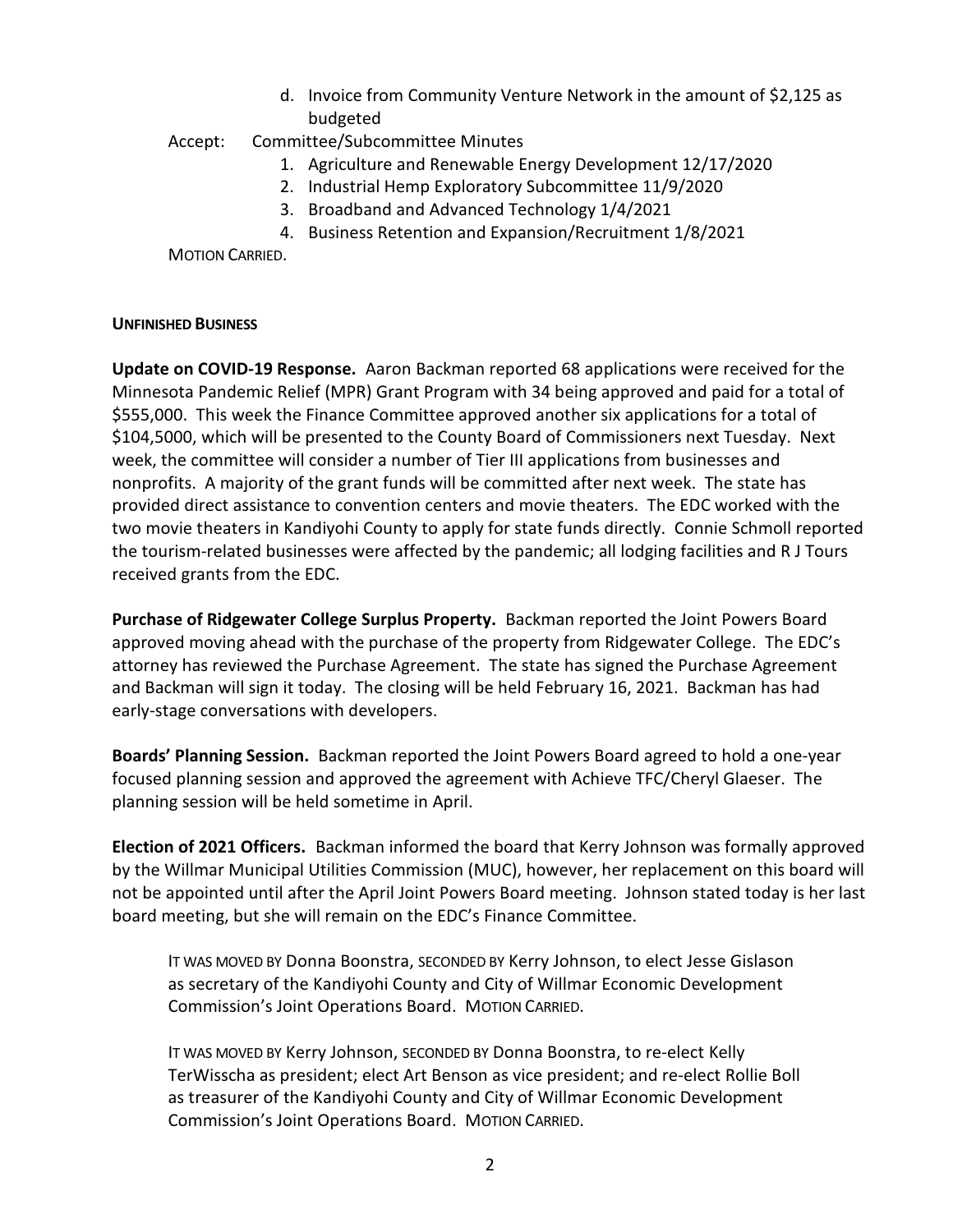**Elevate Business Academy.** Schmoll reported Elevate was chosen as the name of the program and green was chosen for the logo and marketing materials. The website being done by Redwood Valley Technical Solutions is almost ready to go live. REDstar Creative has been working on the marketing materials and finalized a brochure. Ten individuals are registered and another four are interested—ten are Somali and the others are from other cultures; some are business owners and others are thinking of starting a business. The first training will begin on March 17 and go into June.

#### **NEW BUSINESS**

**Staff Transition Task Force.** Backman reported ads were placed with the League of Minnesota Cities, Economic Development Association of Minnesota, Minnesota Association of Professional County Economic Developers, West Central Tribune and this week he notified all participants in the Southwest Minnesota Business Network. The *Lakes Area Review* printed a nice article about Connie's retirement.

#### **PROGRESS REPORTS**

**Willmar/Willmar Industrial Park.** Backman reported Northern Radiator is working with Marcus Construction to expand its facility by about 50%. Dave Ramstad reported the Willmar Planning Commission approved Northern Radiator's application last night. Backman gave an update on the Epitopix project. Ramstad stated they have made significant progress and are on the last steps in getting BNSF to sign the agreement. Backman reported he is working with a Minneapolis company that sterilizes medical products to possibly relocate to the MinnWest Technology Campus. Several meetings have been held in regard to the Municipal Utilities power plant—asbestos and lead abatement would need to be done, which is cost prohibitive. Ramstad stated that following tours and input from others, the MUC is leaning toward demolition and opening the site to redevelopment. Backman is working on a logistics project and has been providing information on various sites in the Willmar area. Kuepers Inc., a Brainerd development company has a purchase agreement to buy property on  $5<sup>th</sup>$  Street SE and 24<sup>th</sup> Street SE for a multi-housing project; it has been interacting with Sarah Swedburg, but has not yet had a plan review. Ramstad reported a number of developers have expressed interest in the Renaissance Zone; one of which is interested in a hotel near the hospital. One challenge is smaller projects that would like to take advantage of the free land. Backman stated a St. Cloud developer has looked at 10 locations around the city and is interested in a location on Lakeland Drive. Ramstad stated the City of Willmar developed a couple of flyers for the Renaissance Zone and are creating another that will include a comparative with estimates. Schmoll reported she is working with a developer that is looking at property south of Lakeland Elementary, but the school has not been interested in selling the land. Schmoll will meet with the school's Grounds and Building Committee on March  $1<sup>st</sup>$ . The project would provide market-rate, workforce housing, which could benefit the school. Backman stated there is only a one-month supply of housing in Willmar. Ramstad stated new apartment buildings are fully leased within six months of completion; demand far exceeds supply. Housing is very important for the county to continue to grow. Backman stated the New London/Spicer area is down to 1.9 or less than a month's inventory of single-family homes—healthy is 5-6 months. Backman stated a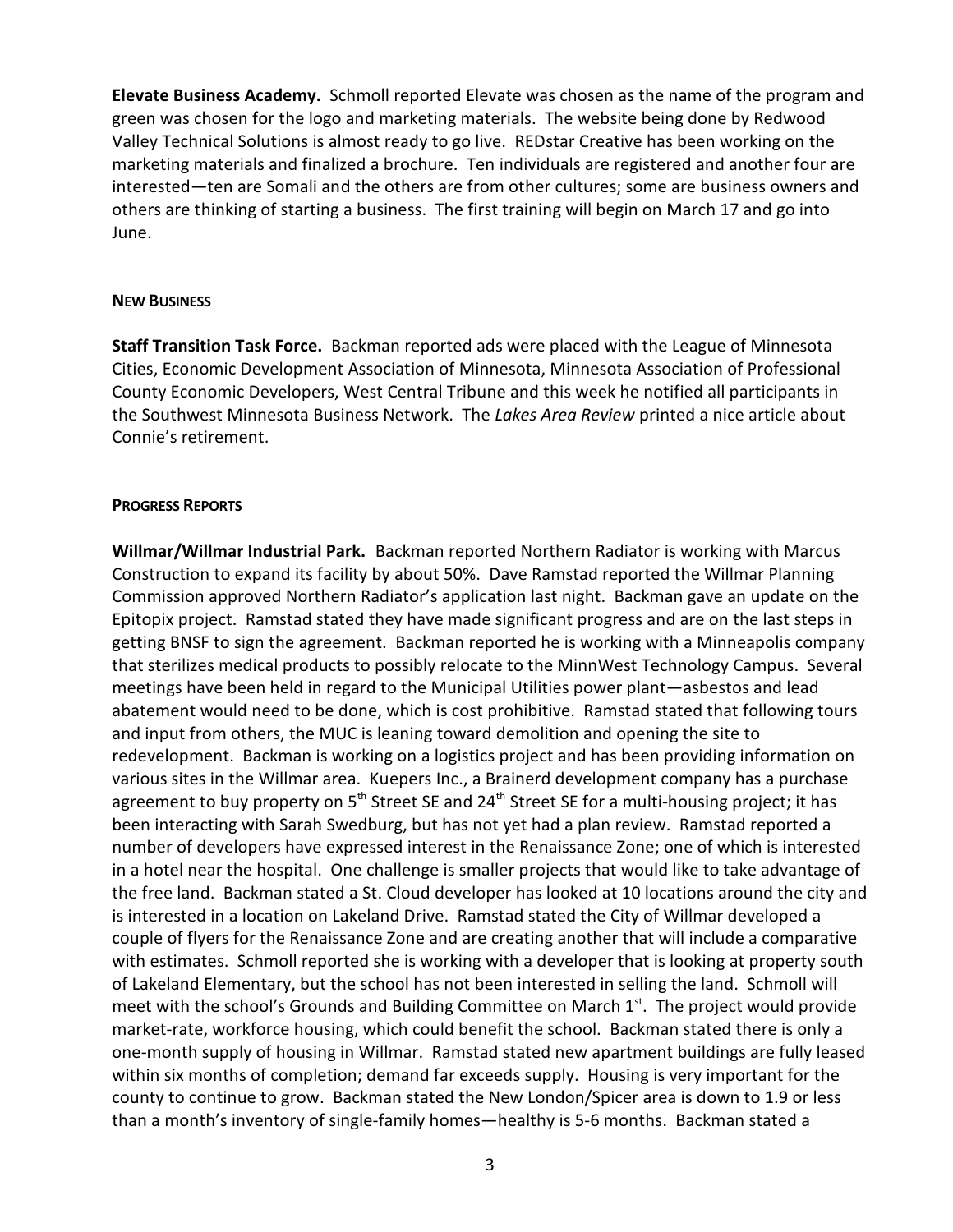St. Cloud developer is also interested in doing senior housing; the Minnesota Housing Finance Agency recommended Willmar and Fergus Falls for such development. Johnson stated Unique Opportunities will have another 72 units available later in 2021, 70 of which have already been rented and the project is only half done.

**Economic Development Activity.** Schmoll reported she is working with Paul Damhof on a shrimp business; an Olivia hemp processor; an electrical apprentice, who wants to start his own plumbing business; and with Cullen's Home Center.

## **COMMITTEE REPORTS**

**Agriculture and Renewable Energy Development.** Schmoll reported the Ag Committee continues to plan for the Partners in Ag Innovation Conference. As Schmoll will be retired when the conference is held, Dustin Kotrba agreed to emcee the event. The Ag to Energy Biofuels Workshop was rescheduled to March 18<sup>th</sup>. At its January meeting, the committee heard a very interesting presentation on Nova-Tech Engineering. The Industrial Hemp Exploratory Subcommittee has been active and is writing a letter to legislators about regulations. The subcommittee is also looking into the use of graphene.

**Broadband and Advanced Technology.** Schmoll reported the Broadband Committee is working with three townships (Dovre, Mamre and St. Johns) on a broadband project. Kevin Beyer of Federated Telephone Cooperative will meet with the township leaders next week to reassess their commitment level. It is possible a fourth township may be added. Last week state broadband grants were awarded; all were under \$5 million. Thus, the committee will try to keep the local projects under \$5 million. Schmoll gave a presentation to the County Board suggesting they provide funding of \$25,000 per township. She will present a resolution to the County Board next week as to their commitment. It is hoped a state grant application will be submitted this year. Schmoll stated it is not too early to start talking about the next project and which townships may be included. Donna Boonstra stated Schmoll got the attention of the County Board with her presentation and Larry Kleindl rejoined the committee.

**Business Retention and Expansion/Recruitment (BRE).** Backman reported the BRE Committee met on February  $5<sup>th</sup>$ , which included a presentation by Mayor Marv Calvin on his viewpoint of the JC Penney site for the City Hall. Cost estimates are being put together. Last month, the committee heard a presentation by Willmar Ten. The committee received updates from CLUES as to diverse training and from Central MN Jobs & Training Services, Inc. on its non-traditional CDL training program. Backman reported most MnSCU enrollment is down due to COVID with Ridgewater down 7-8%.

**Finance.** Backman reported the Finance Committee met five times since January 1<sup>st</sup> with the major activity related to the MPR Grant Program. The committee should be meeting fewer times than last year.

**Marketing and Public Relations.** The committee did not meet in January, but REDstar Creative was asked to create a new ad for the visitors guide with a tag line of Places to Play, Places to Stay, including pictures of 15<sup>th</sup> Street Flats, Goat Ridge Brewing and Little Crow Golf.